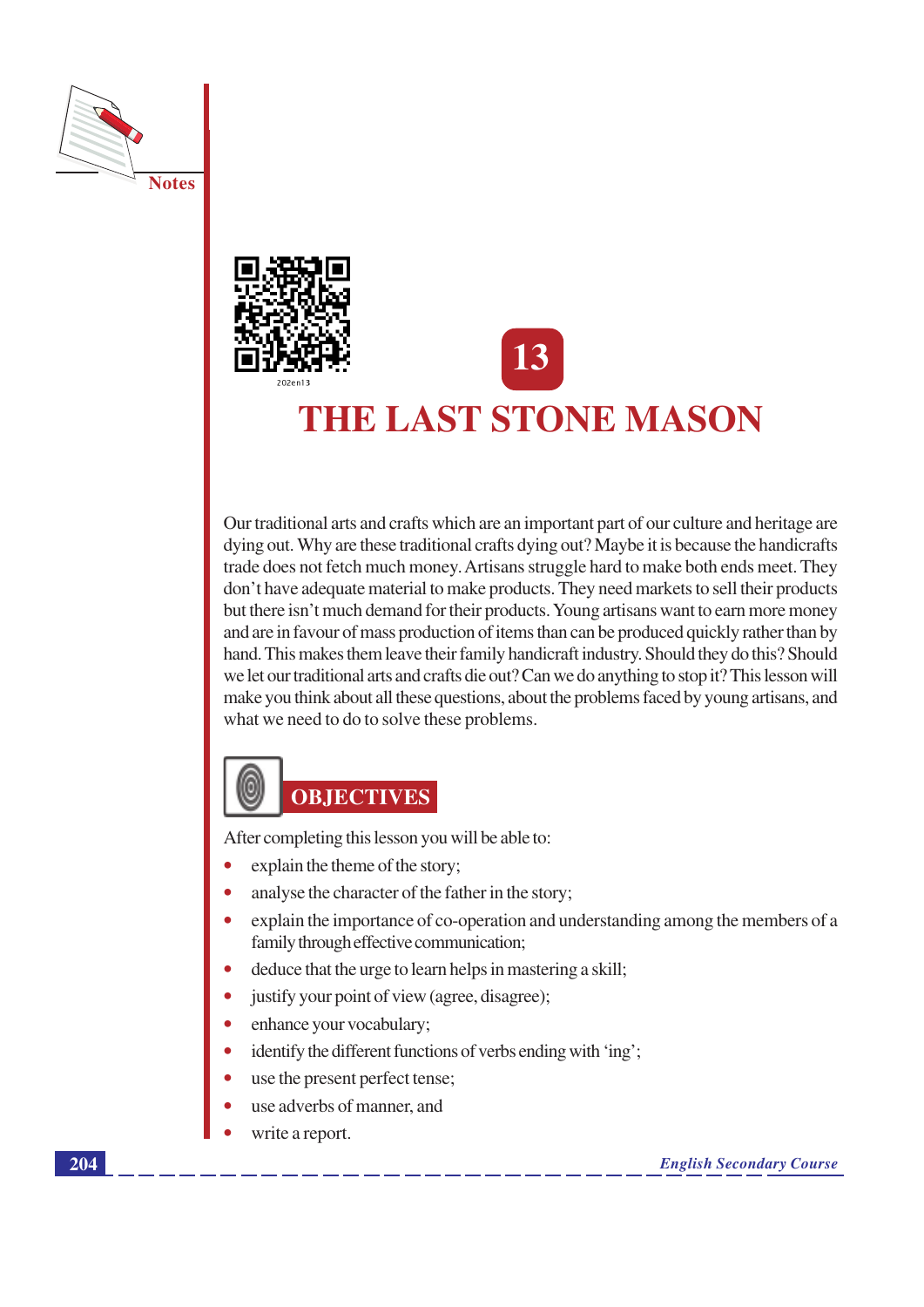



**Notes** 





A sculptor loves to carve beautiful statues. He loves his art and is totally committed to it regardless of the financial difficulties he faces in doing his work.

Let us enter into the small world of an old artist and see what his son has to say to his father.

The young man threw the hammer and the chisel to the ground and cried: "I'm leaving you, father, I'm leaving you and your work. Look what it has brought us".

He spread out his arms, looked at the small, congested dark room, the slabs of stone and marble stacked up in one corner, the cot covered with heaps of used clothes. The paint of whitewashed walls has come off. "Look



Fig. 13.2

what it has brought us - nothing, nothing!" the young man repeated in anger. "This kind of work just doesn't pay."

The old man stared at his son. His voice, though trembling, had not lost its usual gentleness. "It is not the money alone that matters, son. It is the service, our service to God."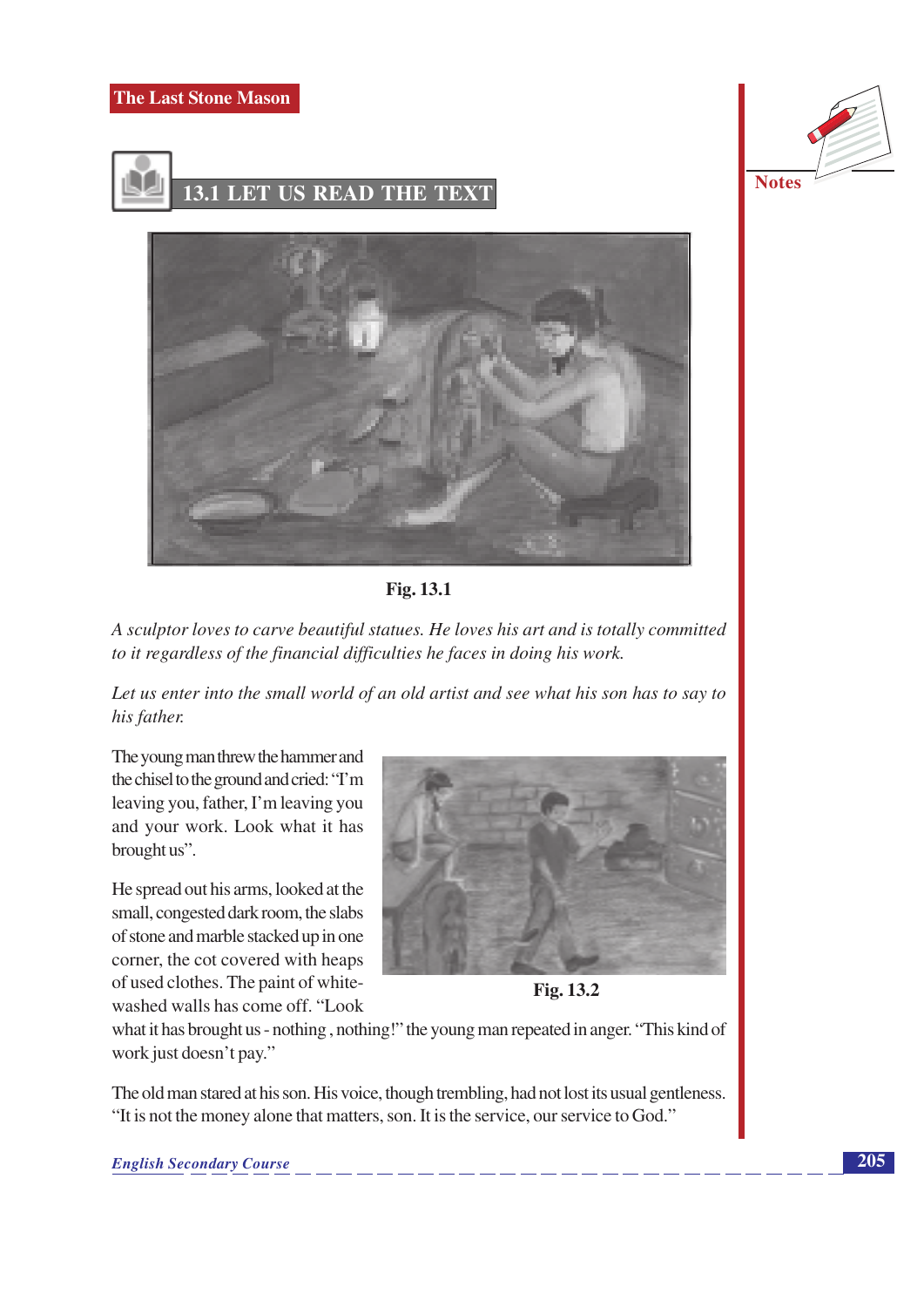

"Father, times have changed, and so has the stone mason's work. You cannot live carving sculptures for temples only. Come on, father! You have to mass produce like all the other people in Agra."

The lines around the old man's mouth tightened. He said, "No, my son. This is the work I have learnt from my father and he had learnt from his father. We have kept up this tradition for hundreds of years. And I hoped you would continue our work."

"No, father, there is so much more money in candle stands, paper-weights, ashtrays and plates for tourists". The young man walked out of the room angrily.

The old man sat before the half finished marble statues of Radha and Krishna.

He dropped his hands into his lap and closed his eyes. He was praying. He did not seem to listen to the hesitant, "goodbye", the son called out from the door. He sat still.

"Masterjee. Masterjee" Salim, the servant boy entered the workshop. His voice was filled with concern. He held a cup of tea in his hand. The old man lifted his head. He had a pale face and looked old and tired. He said, "Salim, soon I'll be the last stone mason here, as everyone has gone to Agra. Look, Gopal my son has gone too. Now I'll have to finish this sculpture all by myself". The old man looked at the orphaned boy Salim and said, "I have very little strength. I can't work with the chisel the way I used to. Carving takes too long a time. I have to finish the work and I will."

The boy offered tea to the man and said, "Please drink this. It will do you good. Yes, I know you will finish this work."

The old man sighed and picked up the chisel and the hammer. He loved his work and didn't want to change it for any other work in the world. For days together the man worked continuously without taking any rest. His one desire was to finish the sculpture, which would be his last. He worked till his hands began to tremble and his shoulders started to ache. His arms grew heavy and his eyes grew tired. And then he couldn't see anymore.

At that moment Salim returned. He saw the old man and asked him to eat some food. The old man whispered, "I am not going to finish it. I will not complete it. If Gopal was here, it would have been different, although he was not a good sculptor. He had difficulty in carving the face and hands properly. There was something missing in his fingers, and that something can't be taught."

Salim whispered, "Because it comes from somewhere deep inside you." "You are right Salim." And then the old man added, "And if you don't have it inside you, then you'd better go to Agra and mass produce ashtrays for the tourists."

The boy asked Masterjee to eat, and after feeling a little better the old man picked up his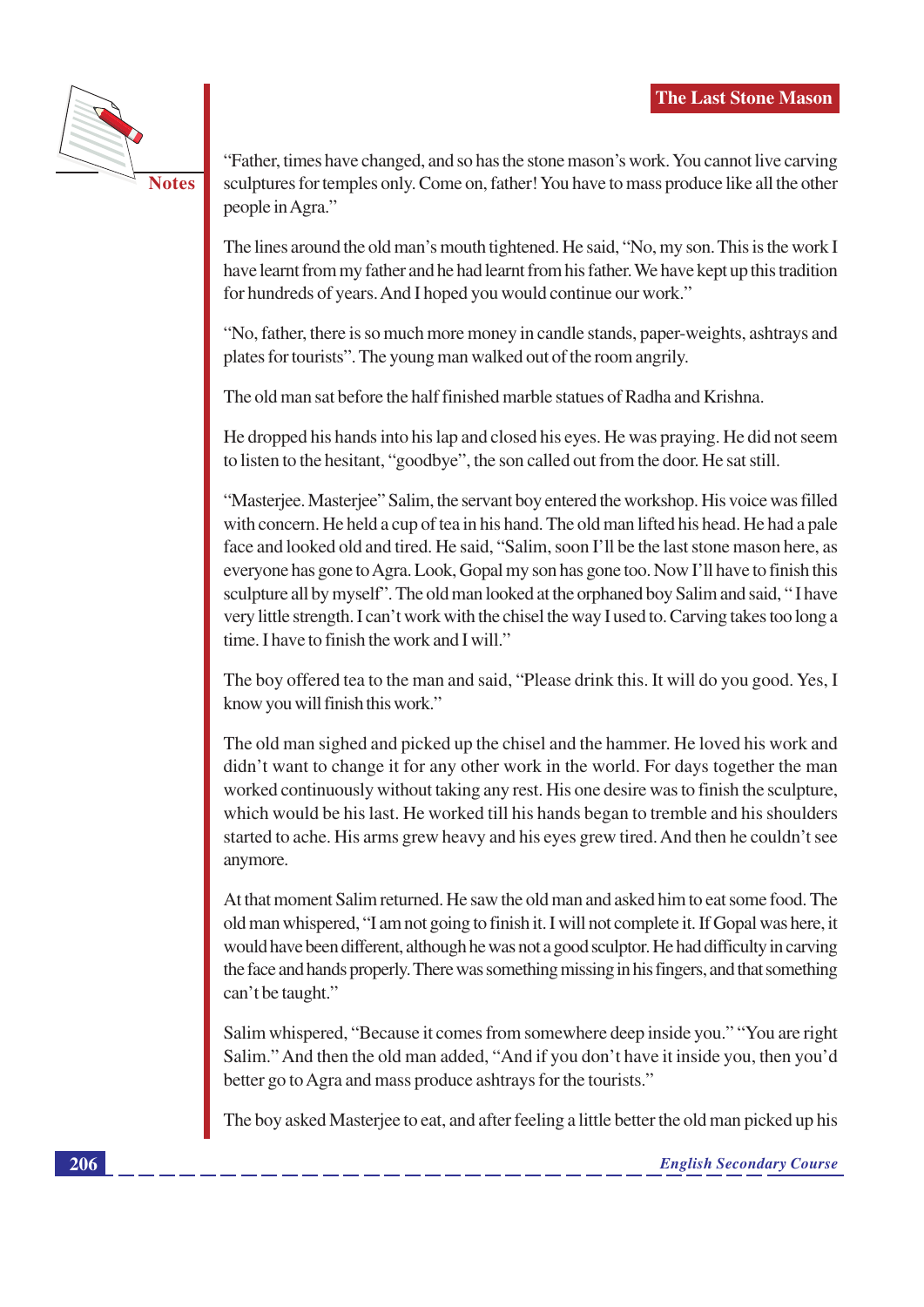hammer and chisel again and worked till late in the night. In those days he prayed a lot. Now he prayed for help and strength and he prayed for his son. In the early hours of the morning the chisel fell from the old man's hand, the hammer dropped to the ground and he fainted.

When the old man opened his eyes he found himself on the cot in his bedroom covered by a light cotton blanket. From the workshop the chipping around of the chisel reached his ears. He listened. Had he heard correctly? He could hear it again, strong blow of the hammer on the top of a chisel. Gopal! He was back. Gopal had returned. He should help him. They would finish the statue together. Weakly he walked to the door. Gopal! He was about to say, but the words froze on his lips. "No!" he wanted to cry out. "Stop the Work!" But he couldn't move and stood staring at the young stone carver working at the face of the statue. It wasn't his son Gopal, but Salim, his servant. The old man watched stunned, unable to speak. Anger gave way to a feeling of admiration, "Hai Ram," the old man whispered. Finally when the weakness had left him, he walked over to the boy, put his hand on his shoulder. "Salim." The boy started. He turned, looking up at his master.

"I...I...only want to help," whispered the boy. I.... "I'll learn, if you teach me, Masterjee!" I have been practicing secretly. For almost two years, in the quarry. I know. I should not have done this. But isn't this different, Masterjee? This is sculpture, isn't it?"

The old man pulled the boy's head against his shoulder and whispered, "There is nothing I can teach you, my son. Go ahead, you have it in your heart. I know you will be one of the best stone masons India will ever have."

> - Sigrun Srivastava (an adaptation)

## **13.2 LET US UNDERSTAND THE TEXT**

## **13.2.1 PART 1**

## The young man.................... He sat still.

There are often differences in young people's ideas and opinions and older people's ideas. Do these differences cause problems between young and old people, between parents and children? This is a story about a difference of opinion between an old man and his son, and what happens as a result. The old man makes statues. He is a sculptor. He is poor but he loves his work. He believes that making statues of gods and goddesses out of stone is like worshipping God because this is the work God wants him to do. He makes each statue lovingly and patiently. He wants his son to learn the same art and continue the family tradition. But his son thinks that carving statues for temples by hand takes too long and does not help them earn much money. He wants to make things that will be easier and

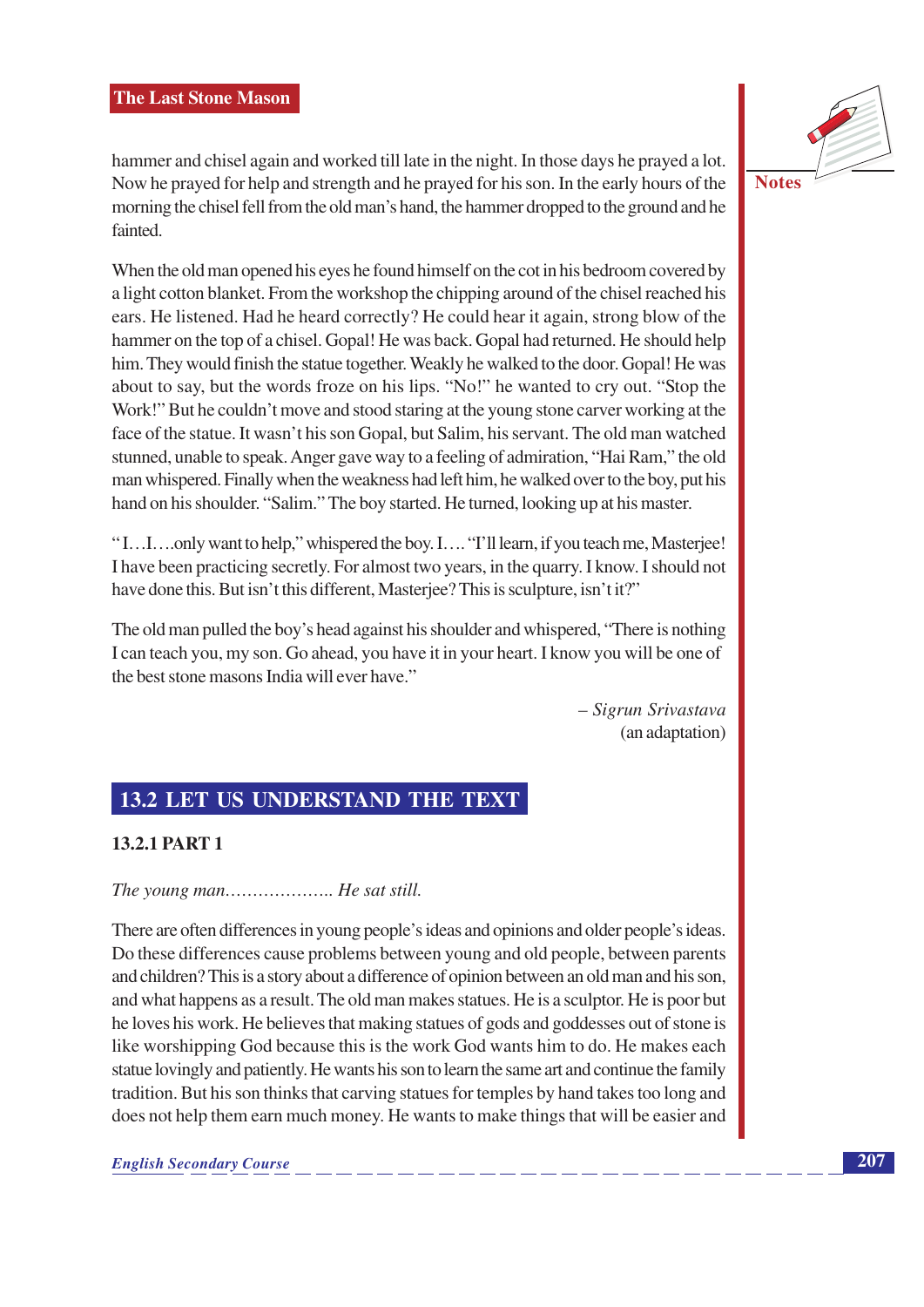

**Notes** 

faster to carve, so that he will be able to make them in large numbers for rich tourists to buy. In this way it will be possible to earn much more money and end their poverty. He says goodbye to his sad father and the family profession, and leaves his home angrily.



You belong to a family of artisans and some of them have won awards. You are educated and qualified for an office job. Your parents want you to carry forward their traditional craft, but they have given you freedom to take your own decision. What would you do? Explain with reasons in two sentences. You may consider the following:

- You would give up your traditional craft  $\mathbf{a}$ .
- You would continue with your craft b.
- c. You would accept the other job but at the same time would continue with the traditional craft too.
- d. Any other choice

## **INTEXT QUESTIONS 13.1**

A. Based on your understanding of Part I answer the following questions.

- 1. What was the old man's profession? What was his attitude to his work?
- 2. The young man threw his hammer and the chisel to the ground. Why do you think he did so?
- 3. How did the old man learn carving? What did he expect from his son?
- 4. Tick,  $\boxtimes$  the suitable option to complete the statement given below.

The young man decided to leave his father and his work because:

- a. he was not good at carving.
- b. he did not love his father.
- c. he wanted to earn more money.
- d. he wanted to enjoy city life.
- 5. What was the young man's opinion about his father's work? Do you think he was right?
- 6. What did Gopal suggest to his father? What was his father's response?
- B. Use suitable words / phrases from the box to replace the italicized part of the sentences given below.

| tradition | came off   |
|-----------|------------|
| heaps     | stacked up |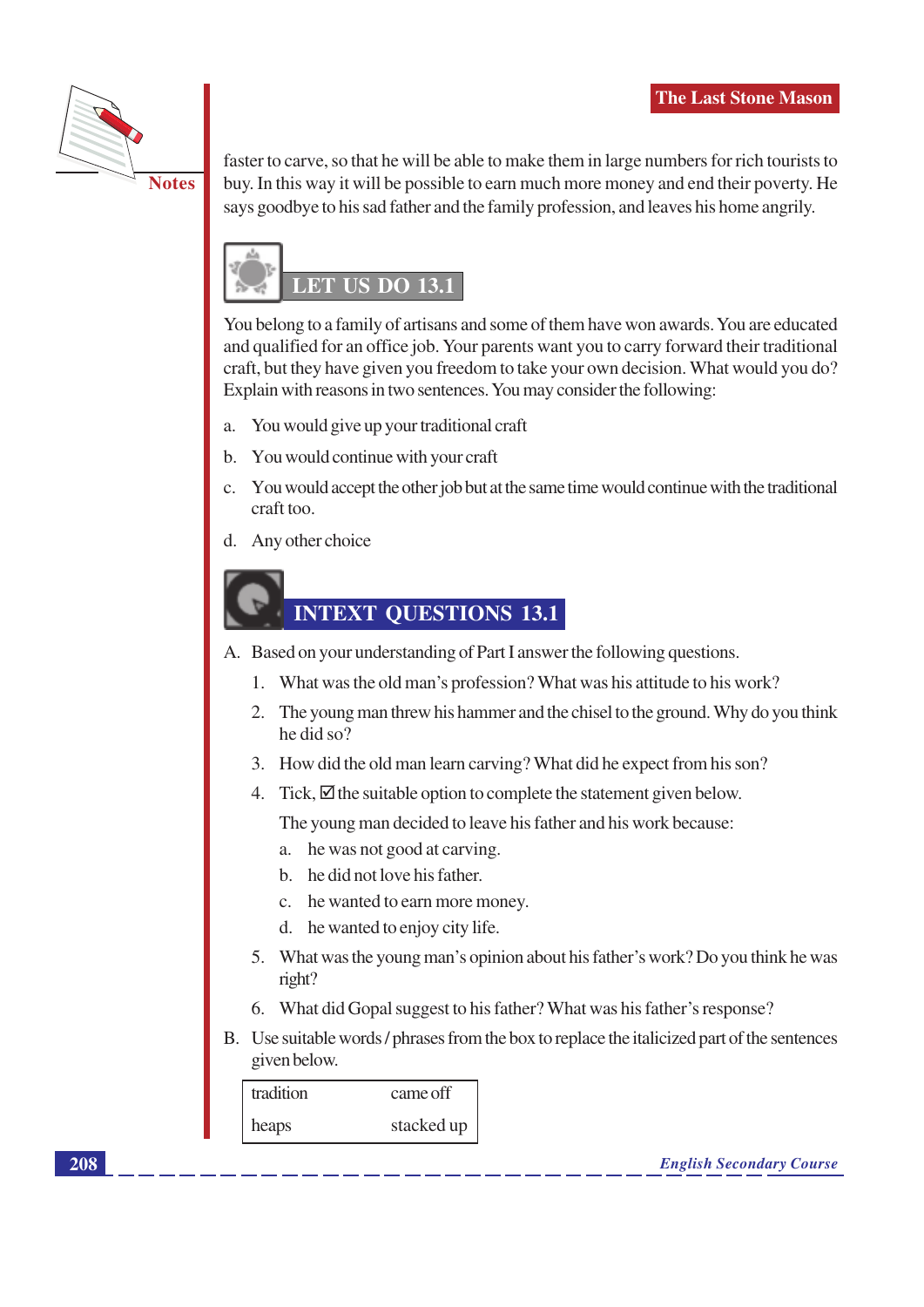#### **The Last Stone Mason**

- 1. Piles of old and discarded things lay in the courty and for a number of days after Suman's house was whitewashed. This marred the beauty of the house.
- 2. The dowry system in Indian society is a bad *custom*. It must be abolished.
- 3. When we visited the construction site of our new house we found a lot of bricks *piled up neatly near the fence.*
- 4. The sales man could not tell us the price of the shirt I liked because its price tag *got removed* when he was arranging the new stock on the shelves.
- C. Suppose you are the old stone mason. Your son has left you and the family business and has gone away. Express in 50-60 words what sort of thoughts came to your mind at his behaviour?



Choose one of the following options and complete the statement.

- he gets an award for his work.
- $\bullet$ his products are popular in the market.
- he feels he has created a real piece of art.
- $\bullet$  he makes a lot of money.

## **DO YOU KNOW**

Our government is making every possible effort to promote and encourage artisans to innovate and achieve excellence in their work. The Handicrafts Board and NGOs organise exhibitions, craft bazaars, and handicraft melas in big cities to provide markets for the sale of their products. Given below are some examples of these initiatives:



- Suraj Kund
- **Dastkar Nature Bazaar**
- **Dilli Haat**
- **Central Cottage Industries Emporium**

Natural materials such as coconut shells, paper and fibre are made available to the artisans by these bodies. Prestigious awards such as National Awards are bestowed upon distinguished artisans for their work.

**English Secondary Course** 



**Notes**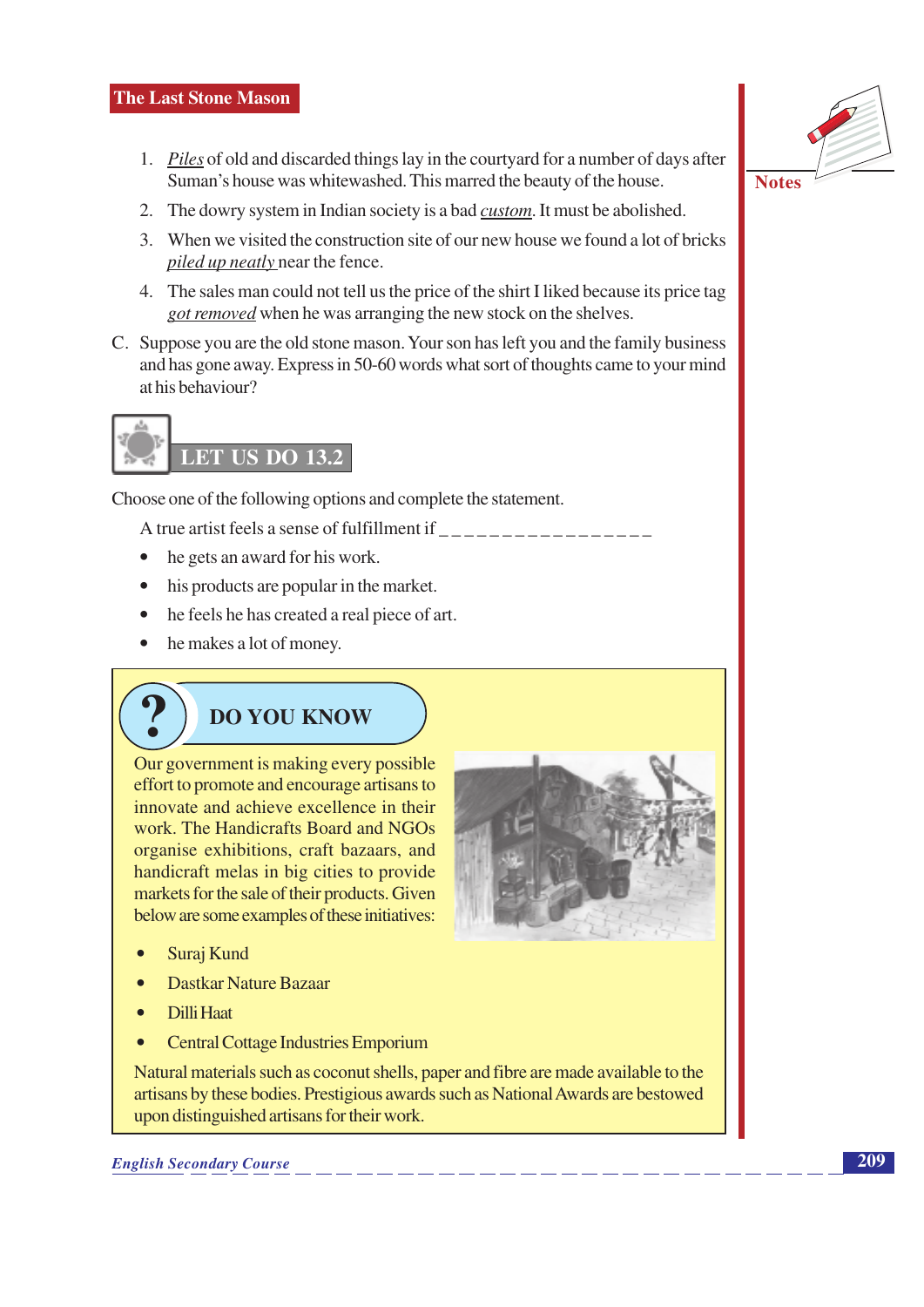

## **13.2.2 PART 2**

## Masterjee, Masterjee ..........................dropped to the ground and he fainted.

After his son leaves home the old stone mason is sad and upset. Salim, the young boy who works for him finds the old man in a very bad state of health and emotionally stressed after his son leaves home. The old man is tired and weak. He worries about how he will complete the statue without help from his son even though he knows that his son is not a very good sculptor. Salim takes care of the old man and brings him tea and food to give him strength to finish the statue he is carving. The old man works day and night without any rest for several days. Even though he is extremely tired, he continues to work and finally early one morning he faints.

## **INTEXT QUESTIONS 13.2**

- I. On the basis of your understanding of Part 2 answer the questions given below:
	- 1. When Salim came to the old man to serve him tea, "his voice was filled with concern." What do you think Salim was concerned about?
	- 2. Who was Salim? What was his relation with the old man?
	- 3. What was the old man's worried about?
	- 4. Why did he wish Gopal was with him?
	- 5. Salim said "..... it comes from somewhere deep inside you." Explain the meaning of the plnasi in you own words in 2-3 sentences.
- II. 1. Which word in para I of Part 2 means the same as 'worry'?
	- 2. Which word in para 3 of Part 2 means the same as 'job'?
	- 3. Pick out the word from para 4 of Part 2 which means the opposite of 'spoke' loudly'.
	- 4. Which word in para 6 of Part 2 means the opposite of 'weakness'?
- III. Imagine you are Salim. You served the old man after his son left him. What inspired you to help him? Express yourself in 50-60 words.



You must have heard about the success stories of people in different fields such as business, academics, research, sports, and so on. Have you ever thought about what has made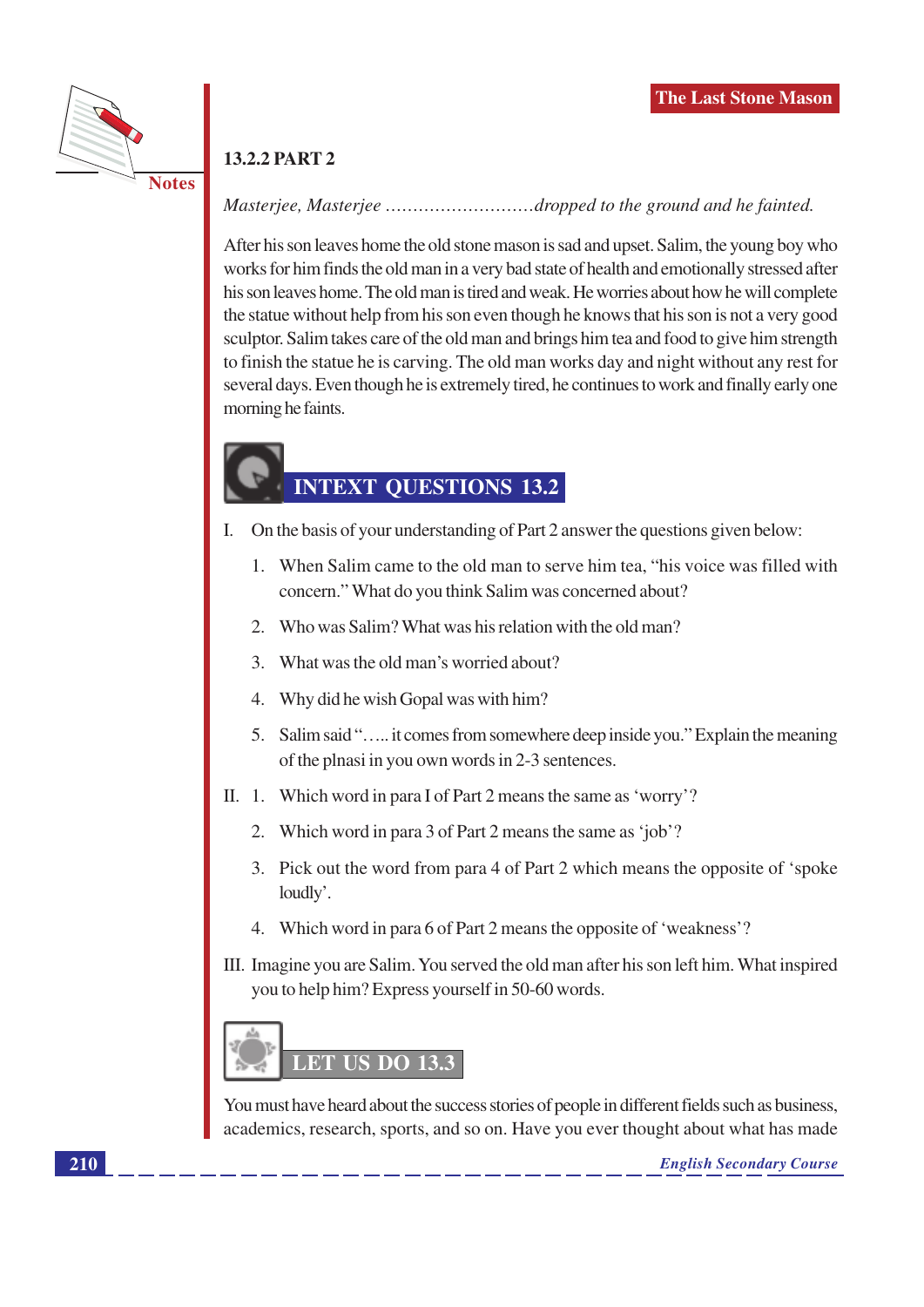#### **The Last Stone Mason**

them succeed? What lies behind their achievement? Think over it and write at least two things that inspire people to excel in whatever they do.



**Notes** 

- 1. \_ \_ \_ \_ \_ \_ \_ \_ \_
- $\overline{2}$ .

## **DO YOU KNOW**

Dastkar Nature Bazaar, which is held every year at Indira Gandhi National Centre for Arts began in Delhi seventeen years ago. Along with environmentalists, 'Dastkar' worked on the idea that craftsmen and artisans should go back to nature as a source of inspiration and use natural material and fibres. The eleven day Dastkar Nature Bazaar links nature and craft, tradition and change, age old skills and innovative solutions.

## **13.2.3 PART 3**

When the old man opens his eyes he finds himself on his bed. He hears someone working with a hammer and thinks that his son Gopal has come back home. He feels happy. He thinks that with Gopal's help he will now be able to complete the statue he is carving. But he finds that it is not Gopal but Salim who is working on the statue with the hammer. He is surprised because he has never taught Salim how to carve statues. Salim looks at the old man and explains that he wants to help him. He says that he has been practising carving on his own, and is willing to learn from the old stone mason if he teaches him how to do it, the old man is full of admiration and respect for Salim. The old man recognizes Salim's talent and will to work hard and excell. He tells Salim that there is nothing he can teach him. He tells Salim that he will be one of the best stone masons in India.



- I. On the basis of your understanding of Part 3 of the story answer the following questions.
	- 1. 'When the old man opened his eyes he found himself on the cot in his room'. Who do you think put him on the cot?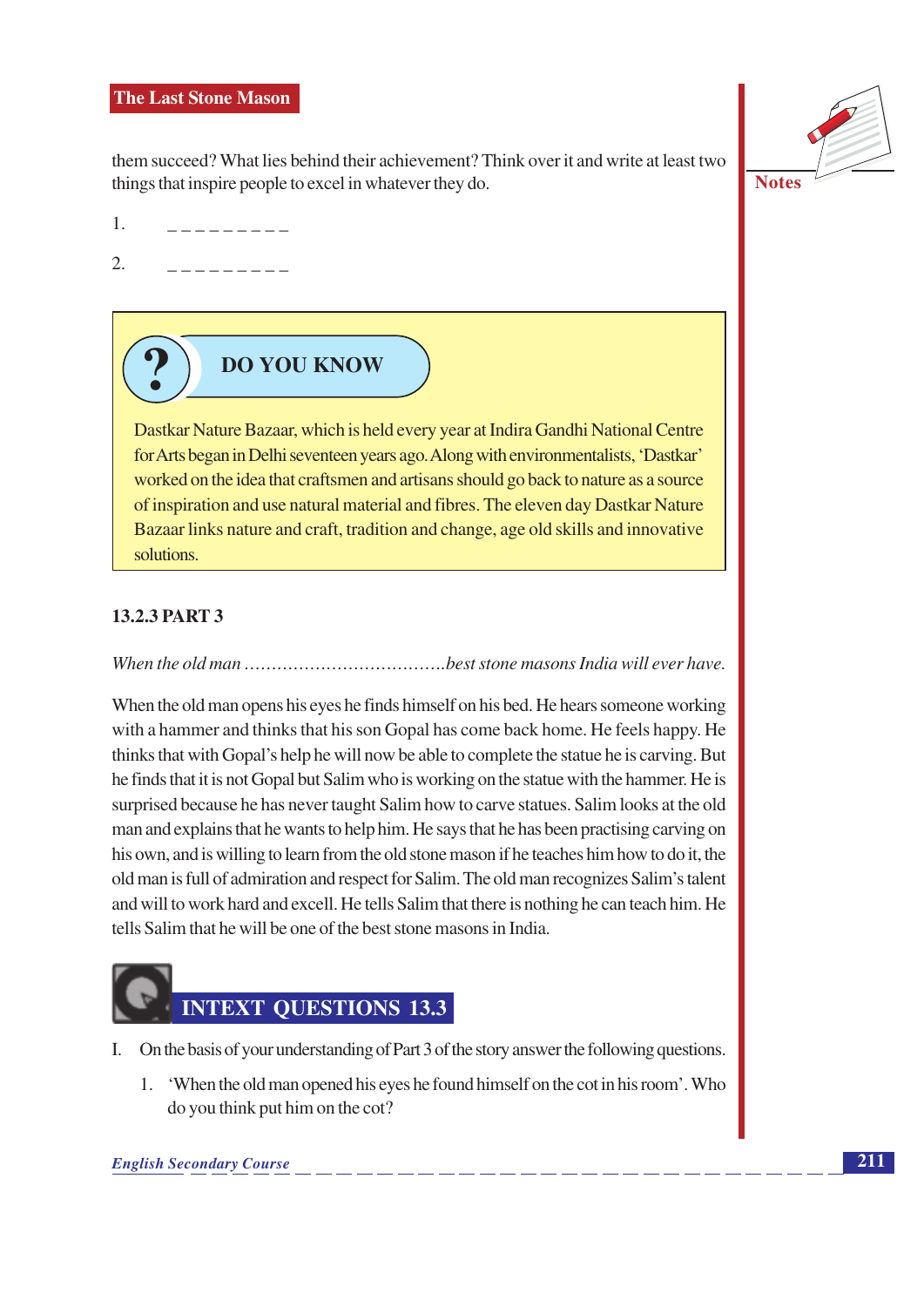

- 2. The old man heard the sound of 'strong blows of hammer on chisel'. What was the first thought that came to his mind?
- 3. Why did the old man admire Salim?
- 4. Why did the old man believe that there was nothing that he could teach Salim?
- II. Based on your understanding of Part 3, complete the following sentences:
	- The old man was stunned to see Salim working on the statue because  $1_{-}$
	- 2. Salim was able to help the old man in finishing the sculpture because
- III. 1. Pick out the word in para 1 Part 3 which means the same as 'surprised'.
	- 2. Which word in para I Part 3 means the opposite of 'heavy'?
	- 3. Look at the word 'admiration' in para I Part 3. Different meanings of this word are given in the box below. Tick the most suitable meaning in the given context.

praise, appreciation, respect, adore,

think highly of somebody

IV. If you were in Salim's place what would you do to improve the relationship between the old stone mason and his son? Express yourself in 50-60 words.

## LET US LEARN NEW WORDS 13.1

Read the following sentence:

- The one who carves a statue is a 'sculptor' (the profession or work of a sculptor is to carve statues)
- $\mathbf{I}$ Complete the following sentences appropriately.
	- 1. A person who treats patients is  $a_{\text{max}} = 1$ .
	- 2. A person who writes poems is  $a_{\text{---}-\text{---}}$ .
	- 3. A person who teaches is  $a_{\text{---}-\text{---}}$ .
	- 4. A person who works on clay pots is  $a_{-}$  =  $-$  =  $\cdot$
	- 5. A person who makes wooden furniture is a
	- 6. A person whose job is to we ave cloth or carpets is a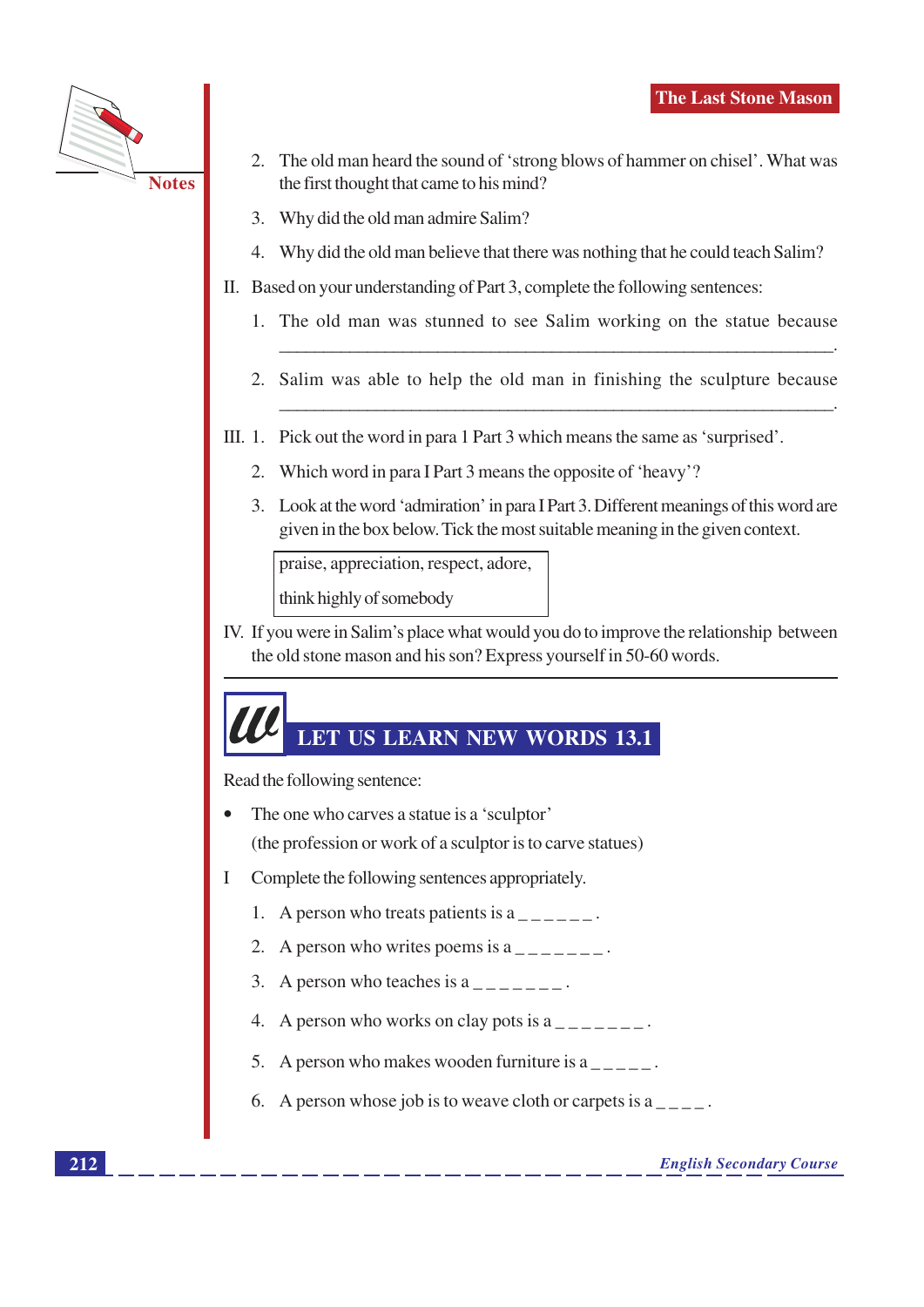

1. Read the following dialogue:

- Preeti: Shruti, look at Geeta. She is wearing such an expensive dress.
- Shruti: You're right, Preeti. Her dress seems to be very costly. She always buys expensive clothes because her parents are very rich.
- Preeti: That's alright. But I don't think that she should go for expensive things just because she's got a lot of money.
- Shruti: I think there is no harm in spending money if you can afford it.
- Preeti: No, Shruti, I beg to differ. One should not develop expensive habits. Sometimes when you cannot afford expensive things you tend to do dishonest things to buy these things.
- Shruti: In that way you're right. I agree with you Preeti.

While speaking we tend to use contracted forms such as 'don't' instead of 'do not', 'can't' instead of 'cannot'. To show that we agree we use expressions such as 'I agree', 'I think you're right', 'I think so', 'she's right'. For disagreeing we use 'I don't agree', 'I don't think so', 'I beg to differ', 'on the contrary'.

## 2. SPEAKING TASK

You are Hamid Khan, the winner of a National Award. You have to address a group of young craftsmen, to motivate them to carry forward their traditional crafts, to be innovative and creative, and to achieve excellence in their work. You know about their problems and their doubts

Write down in about 100 words what you will say to them in the form and style of a speech. You may use the contractions as given in the box above in your speech and practise the speech in the company of your friends, members of family or even infront of a mirror. Using expressions, gestures, body language changing the modulation of your voice to make your speech effective and inspiring.

Some ideas and information for your speech are provided in the following box:

- Handicrafts trade is less lucrative; but for an artist his work is worship for him. He works for the sake of art.
- Exhibitions, handicrafts *melas*, bazaars at places like Suraj Kund and Dilli Haat provide markets for the sale of their craft products.
- Good and skilful artists are given national awards, certificates.
- Seminars and workshops may be used for discussions about their problems and for finding solutions.
- Advise artisans to use natural materials to make low cost and eco-friendly products.

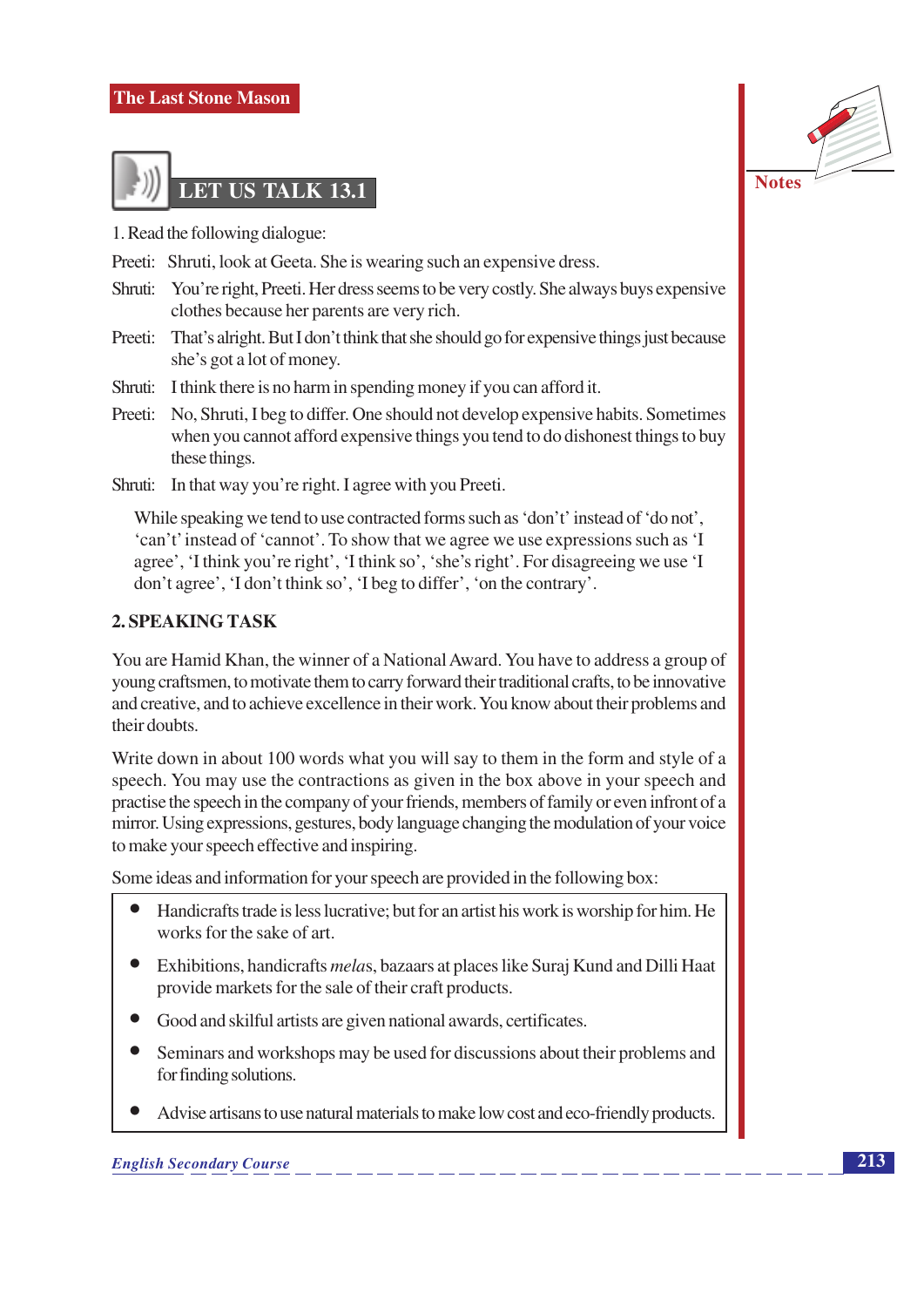

## **13.3 LET US LEARN GRAMMAR**

## **Present Perfect Tense**

ahc

Read the following sentences from the lesson and study the underlined verb patterns.

- Look what it has brought us!
- We have kept up the tradition.
- I have learnt this from my father.

In the above sentences the verb pattern is the Present Perfect tense. It is constructed by using has/have  $+$  the past participle of the verb.

The Present Perfect tense denotes that an action has been completed very recently.

**Example:** India has won the cricket match against Sri Lanka.

To make a negative sentence in the Present Perfect tense we use not/never between has/ have and the past participle.

**Example:** He has travelled all over India but he has never gone abroad.

#### **Exercise 1**

1. Fill in the blanks in the following sentences with the present perfect form of the verbs given in brackets.

a. Meena (purchase) from Dastkar Bazaar a beautiful lamp shade to gift to her friend

- b. I cannot accompany you because  $I$  \_\_\_\_\_\_\_\_ not  $(finish)$  my home work yet.
- c. He  $\_\_\_\$ (give) me a beautiful pen.
- $(bring)$  glory to India by her thrilling victory in the d. Saina Nehwal commonwealth games 2010.
- e. The Prime Minister (announce) that the victims of the recent floods shall be given all the necessary help for their rehabilitation.

Now look at the following sentences and study the verb pattern.

- Have you seen my purse? It is blue in colour.
- How much time have you spent in making his sweater?
- What have you brought from the market?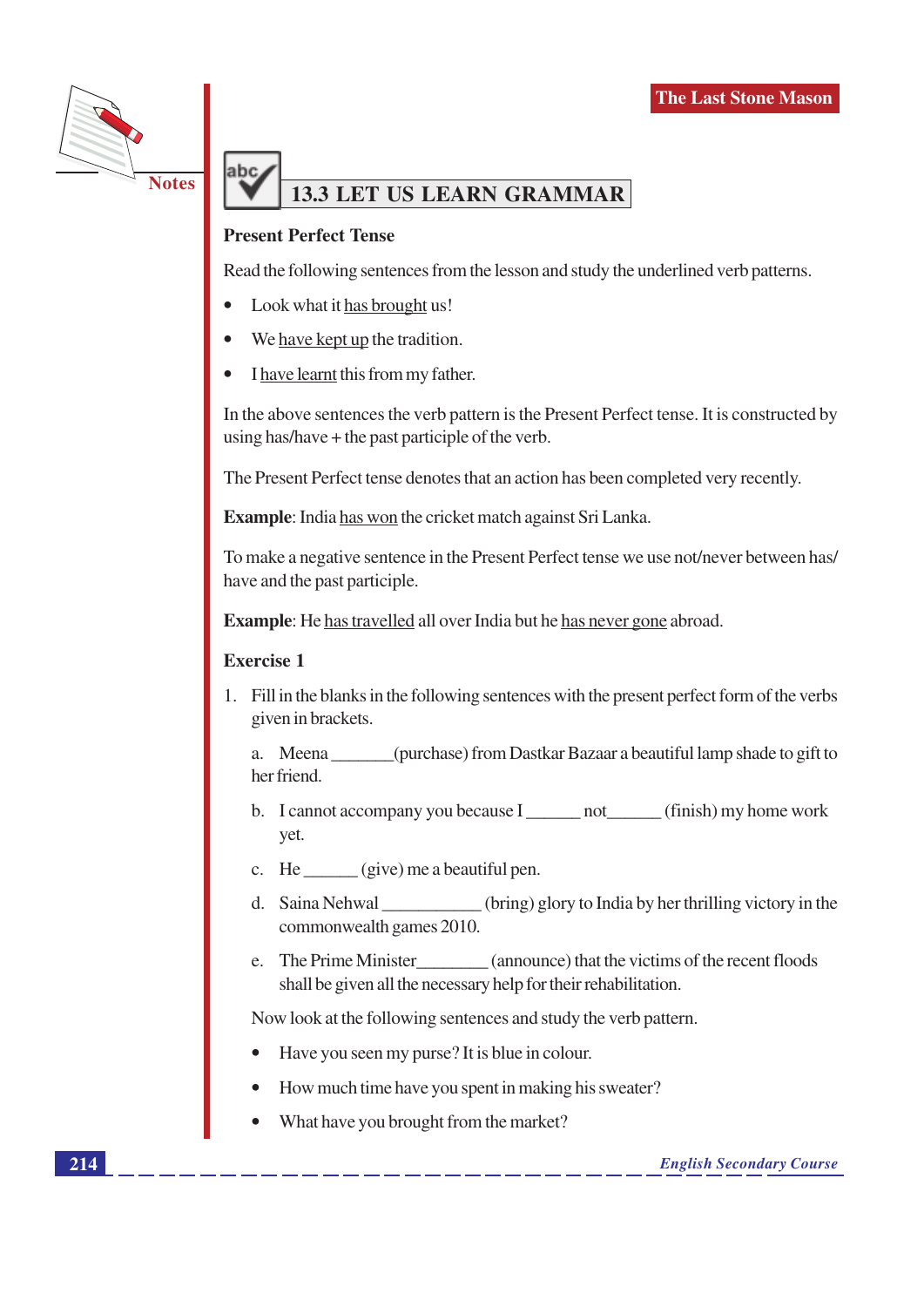The above sentences are in question form. They begin with 'has'/'have' and interrogative words 'how'/'how' much. The verb form is the present perfect. The structure has changed from a statement to a question.



#### **Exercise 2**

what, which, how much, where, who, why, when, how many

1. Write a question against each sentence keeping in mind the underlined words. Choose the appropriate interrogative words from the above box.

The first sentence is done as an example for you.

Statement: I have bought a new cane chair in the in Defence Colony.

Question: Where have you bought this cane chair from?

a. Statement: Seema has brought a pair of jeans for you from Mumbai.

**Ouestion:** 

b. Statement: They have visited the Golden Temple in Amritsar four times.

**Question:** 

c. Statement: He has gone to Mumbai to study engineering.

**Ouestion:** 

- d. Statement: Ramesh has given you a shirt for your birthday.
	- Question:
- e. Statement: My father has spent three hours in writing the story.

**Ouestion:** 

## **Non-finites**

Read the following sentences and study the function of the word 'swimming'.

The children are swimming in the swimming pool in their school.

You must have noticed that the first use of 'swimming' in the above sentence is as a verb of the progressive tense. It denotes an action in continuation. It is the main verb. The second use of 'swimming' in the sentence describes the purpose of the pool. It acts as a describing word.

Swimming is a very good exercise for health.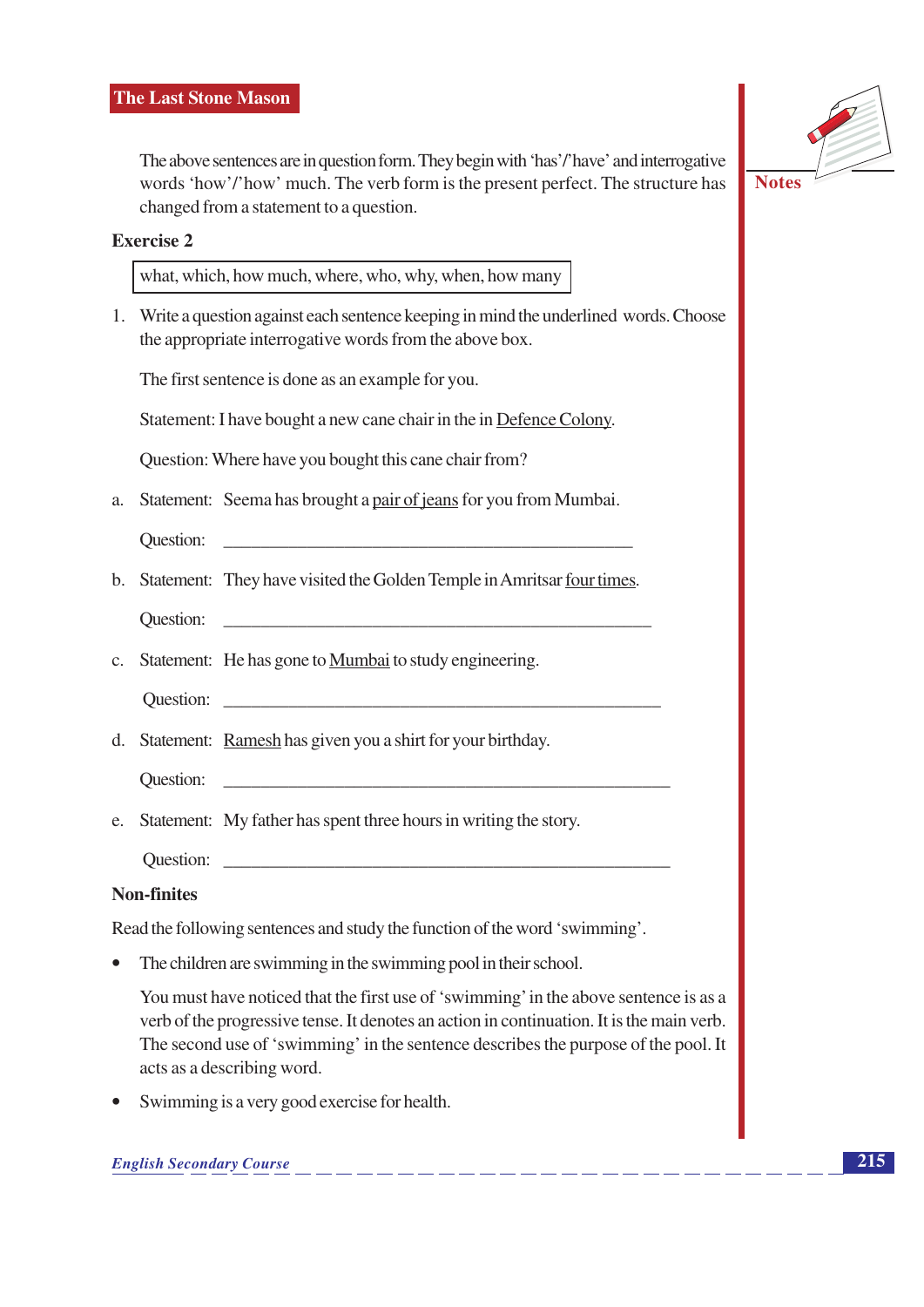

- Swimming' in the above sentence denotes an activity in itself. In this sentence 'Swimming' functions as the subject to the verb.
- He enjoys swimming during the summer.

In the above sentence 'swimming' functions as an object.

Note: 'Swimming' as a verb in the first sentence is an example of a 'finite' verb. The other uses of 'swimming' in the above sentences are examples of 'non-finites'.

## **Exercise 3**

- 1. Read the following sentences and circle the '-ing' words which are **not main verbs**.
	- a. When I went to see him he was reading the 'Bhagvad Gita'.
	- b. He likes reading detective stories.
	- c. Reading is a very good hobby.
	- d. He starts meditating when he is under stress.
	- e. We relaxed in the waiting room at the railway station when the train was late.
- 2. Add 'ing' to the words given in the box and use them in the sentences given below.

| travel  | cross | work |
|---------|-------|------|
| prepare | read  |      |
| play    |       |      |

- They are seriously for their Board exams.  $\mathbf{a}$ .
- b. I like by train.
- c. He spends two hours reading books.
- d. We should always look at left right and left \_\_\_\_\_\_\_\_\_ the road
- The manager was not happy about the <u>conditions</u> in his office. e.
- f.

Look at the following sentences which you have read in Unit III of your text.

He heard correctly. (para 1 Unit III)

Weakly he walked to the door. (para 1 Unit III)

I have been practising secretly. (para II Unit III)

Notice the underlined words in the above sentences. They all show how something happened or how an action is performed.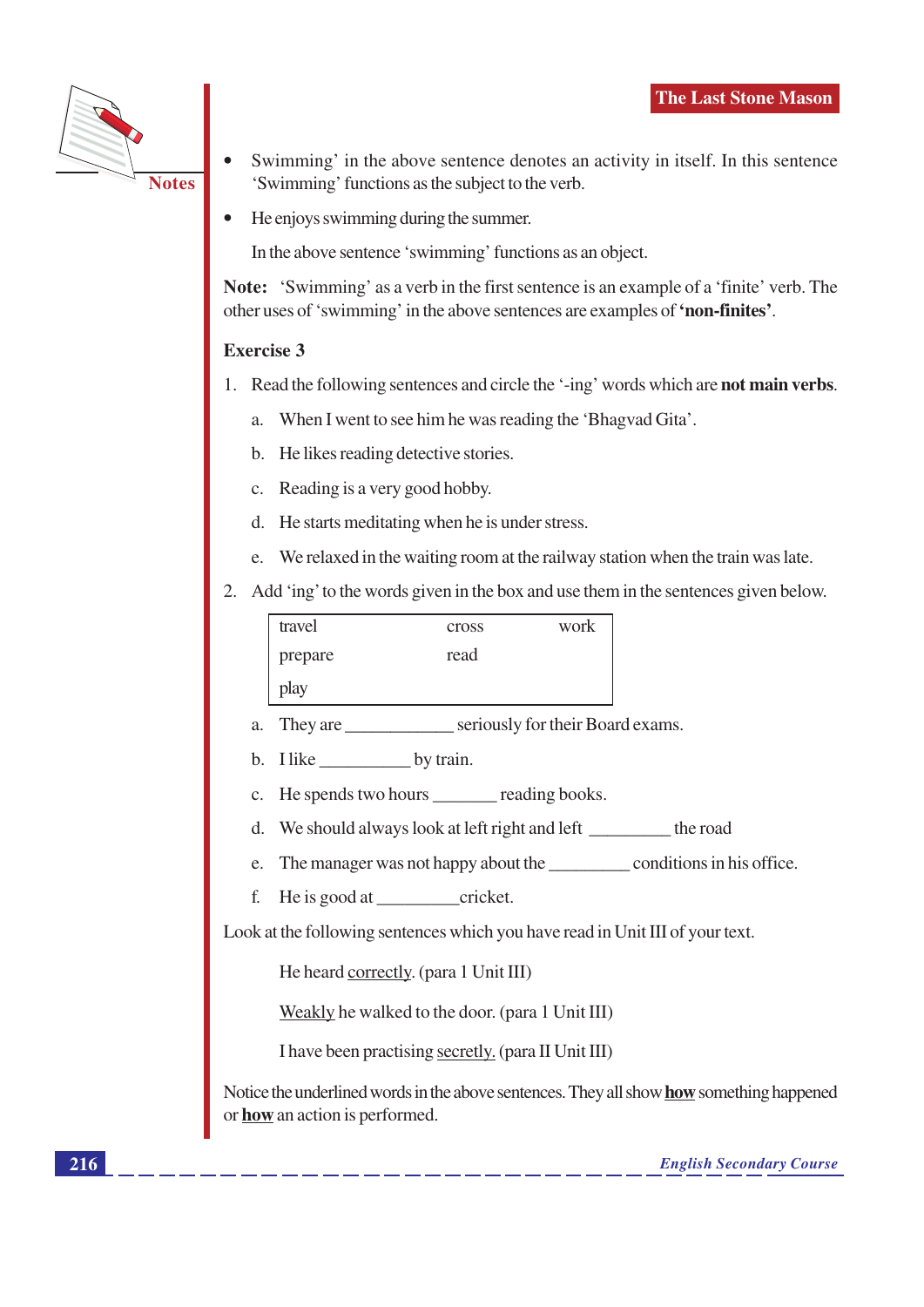These words are 'adverbs of manner'.

Some words which show **how** an action is or was performed are angrily, suddenly, seriously, and so on.

## Exercise 4

I. Some adverbs of manner are given in the box below. Select suitable adverbs from the box and complete the given sentences.

quickly, quietly, fast, angrily, easily, loudly, patiently, beautifully

- 1. I ran to catch the bus.
- 
- pillow.
- 4. Mother asked Raju to finish his homework if he wanted to go out to play.
- 5. The teacher said to Satish, "Speak\_\_\_\_\_\_\_ so that all of us can hear vou."
- 6. The doctor listened to me and said, "There is nothing seriously wrong, you'll be alright if you take your medicine regularly."
- 7. Geeta has decorated her children's room very
- 8. He was frightened when his father spoke to him

## **13.4 LET US WRITE**

#### **Report Writing**

You are Munish, a resident of Krishna Enclave, Rohtak Road. You visited the Crafts Bazaar at Dilli Haat. Various crafts were displayed and the artisans were at work on their product. You talked with some of these artisans about their life, their attitude towards their craft, their commitment and dedication, their problems, their expectations from the government in order to carry forward their traditional work.

You made the following notes while you were speaking to the artisans:

- Craft Bazaar is a place for talented craftsmen from different parts of the country meet.
- they have to struggle hard to make both ends meet but they love their craft
- use of natural materials such as coconut shells, coconut wood, paper, clay, ceramics to make products

**Notes**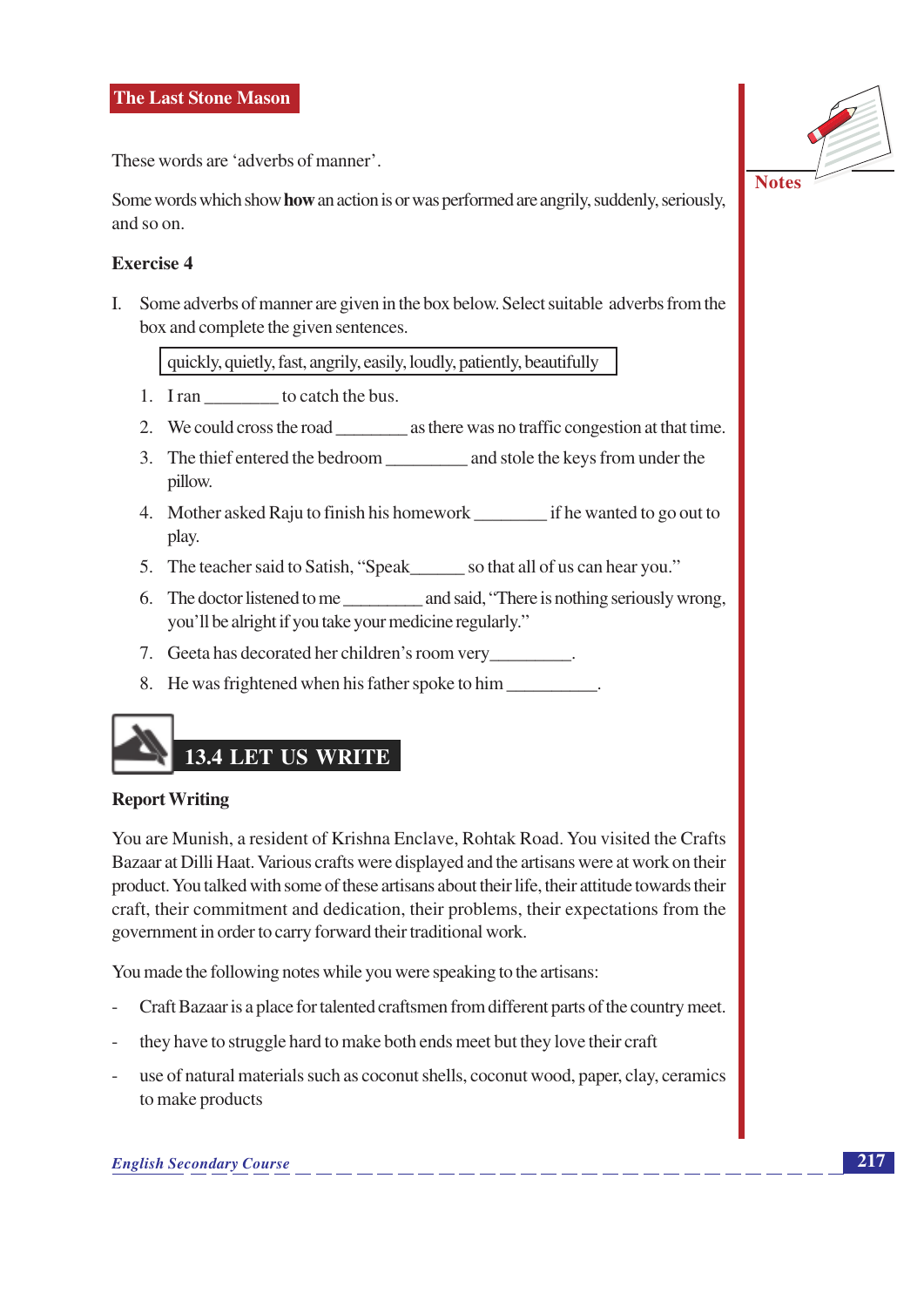

their products are eco-friendly

- workshops for children is an important activity
- artisans want their own children to carry forward their crafts
- they want help from the government and the Handicrafts Board and other NGOs in the form of opportunities to visit other states, markets to sell their products, financial help, supply of natural materials
- only National Awards for their work cannot make their life better.

## **Exercise**

Based on the above notes write a report in about 100 words for the monthly time magazine

## **WHAT YOU HAVE LEARNT**

Our traditional arts and crafts are slowly disappearing, and will eventually die out if we don't take some steps. Young people do not want to carry on their family's traditional handicraft busines because it does not help them earn much money due to slow speed of production and the less demand for handicrafts. The younger artisans want to make large quantities of products for tourists because this will help them earn more money. This is possible only if the crafts are machine made. However machine made products lack the uniqueness of handmade crafts; they all look the same. Older artisans are unable to convince their children that they should continue to practise the family art with commitment because it is a service to society. As family relationships become weak, and as the young people leave their family handicrafts businesses. We all need to think about the problems of our artisans. We need to help them by formal training buying their products and spreading awareness of their problems. We also need to know that the value and beauty of a handmade item lies in its uniqueness and we should be willing to pay a higher price for it.

## **TERMINAL QUESTIONS**

- I. Read the following statement and write 'true', 'false' or 'not sure' against each one.
	- The old man was committed to his work.  $\mathbf{1}$
	- Salim was an orphaned boy.
	- Salim lived with the old man in his room.
	- Gopal was an ambitious boy and wanted to earn more.
	- 5. The old man fainted because of Gopal's behaviour not only physical exhaustion.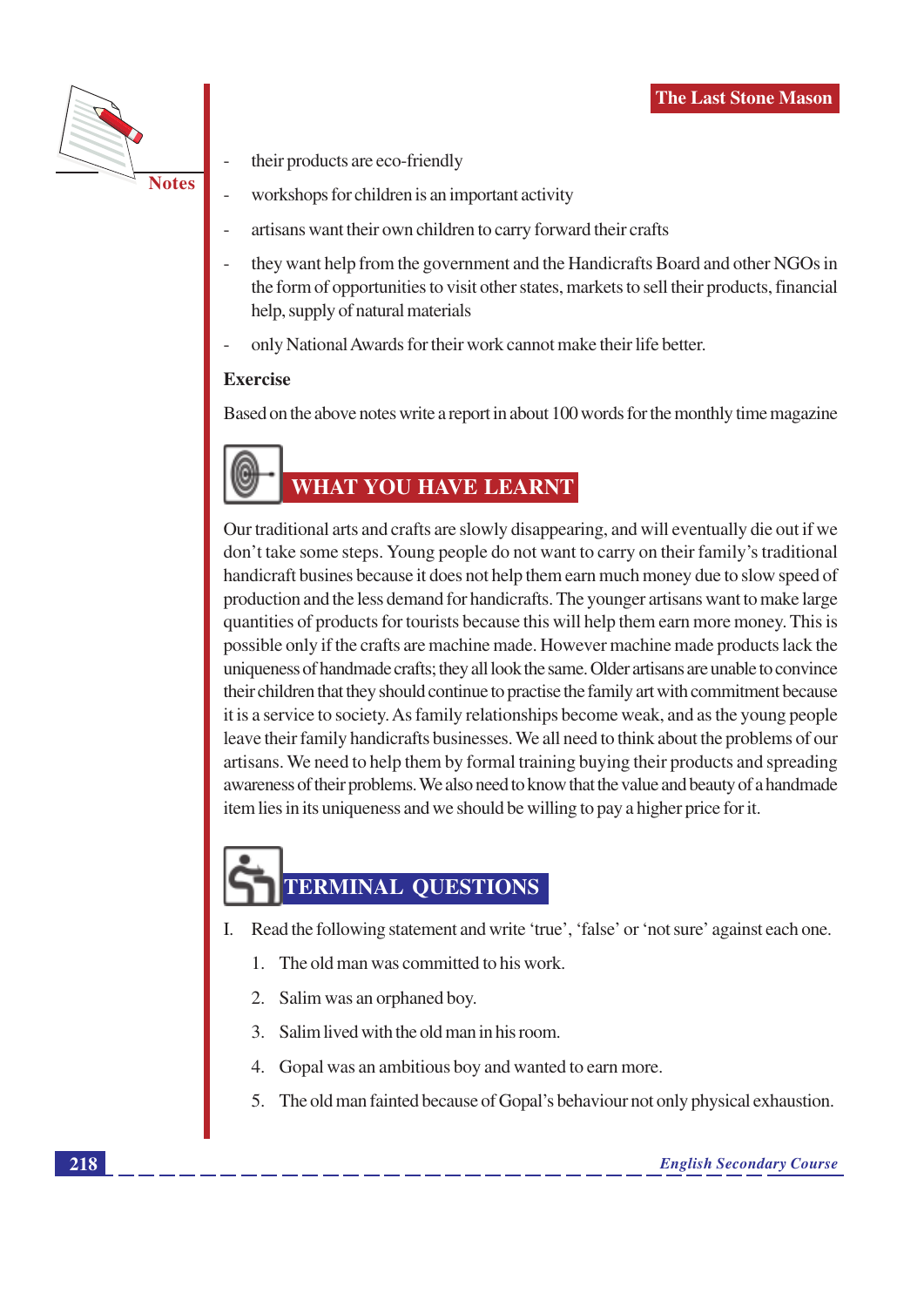- 6. Gopal had requested Salim to look after his father during his absence.
- 7. The old man trained Salim in the art of carving.
- II. Write your impression of the old stone mason as an artist in about 100 words.
- III. Imagine you are the old stone mason. You are stunned to see Salim working on the statue. The sight makes you compare Salim with your son Gopal. Express your thoughts on how Salim is different from Gopal. Write your answer in 100 words.



## **13.2.1 PART 1**

## **INTEXT QUESTIONS 13.1**

I. 1. carving stone and making statues,

He was dedicated to his work. For him work is worship.

- 2. He was angry/dissatisfied with his work and his life, as it did't pay enough.
- 3. He learnt carving from his father.

He expected his son to carry forward his traditional craft.

- 4. c. He wanted to earn more money.
- 5. He thought his father's work didn't fetch money. Individual responses with reasons.
- 6. He suggested that his father should shift to Agra and change his profession. The old man's response was that it was service to God and that he wanted to keep the 100 year old tradition and continue to do his work.
- II. 1. heaps
	- 2. tradition
	- 3. stacked up
	- 4. came off

III. Individual responses

## **13.2.2 PART 2**

## **INTEXT QUESTIONS 13.2**

- I. 1. His concern was about the old man's physical condition.
	- 2. Salim was a boy who worked in the stone mason's house, served him tea and took care of him. He was a servant boy and the old mand was his master.

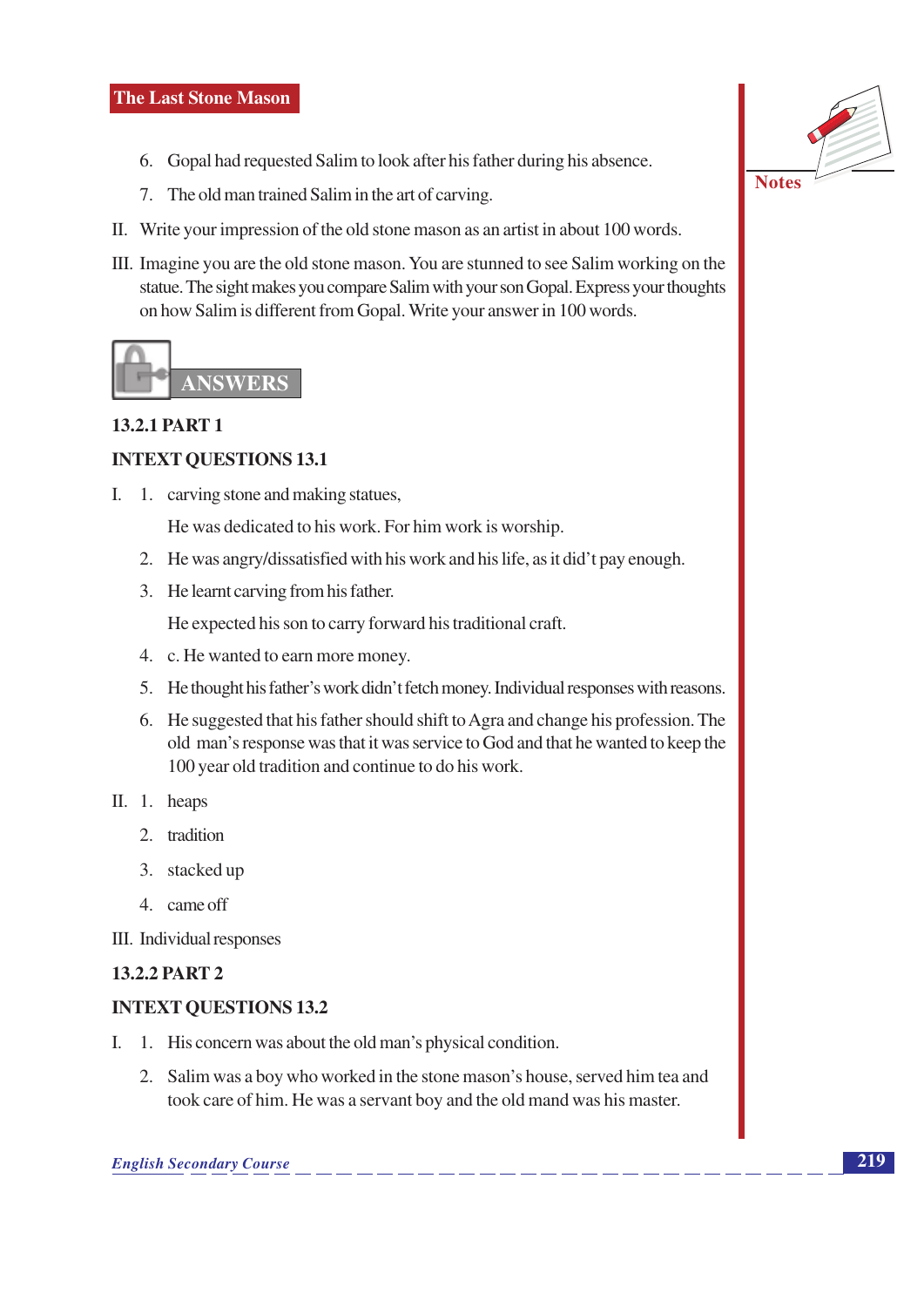

- 3. He was worried about how he would finish the statue all by himself.
- 4. He was not good at carving the face and hands of statues. He wished Gopal was with him to help him to finish the statue, because he himself was too weak to use the hammer vigorously.
- 5. "It" refers to the ability to master the skill
- II. 1. concern
	- 2. work
	- 3. whispered
	- 4. strength
- III. Individual responses

## **13.2.3 PART 3**

## **INTEXT OUESTIONS 13.3**

- 1. Salim  $\mathbf{I}$ .
	- 2. He thought his son Gopal had come back.
	- 3. Salim's concern for the old stone mason, his timely help in carving the statue, and his skill in carving made the old man admire Salim.
	- 4. Salim was carving the face of the statue like an expert craftsman.
- II. 1. ... because he had expected to see Gopal, and because Salim was working on the face of the statue like a perfect sculptor, because he had not expected that Salim could carve stone.
	- 2. ... because he had been practising carving secretly at the quarry.
- III. 1. stunned
	- 2. light
	- 3. think highly of somebody
- IV. Individual responses

## **LET US LEARN NEW WORDS 13.1**

- I. 1. doctor
	- 2. poet
	- 3. teacher
	- 4. potter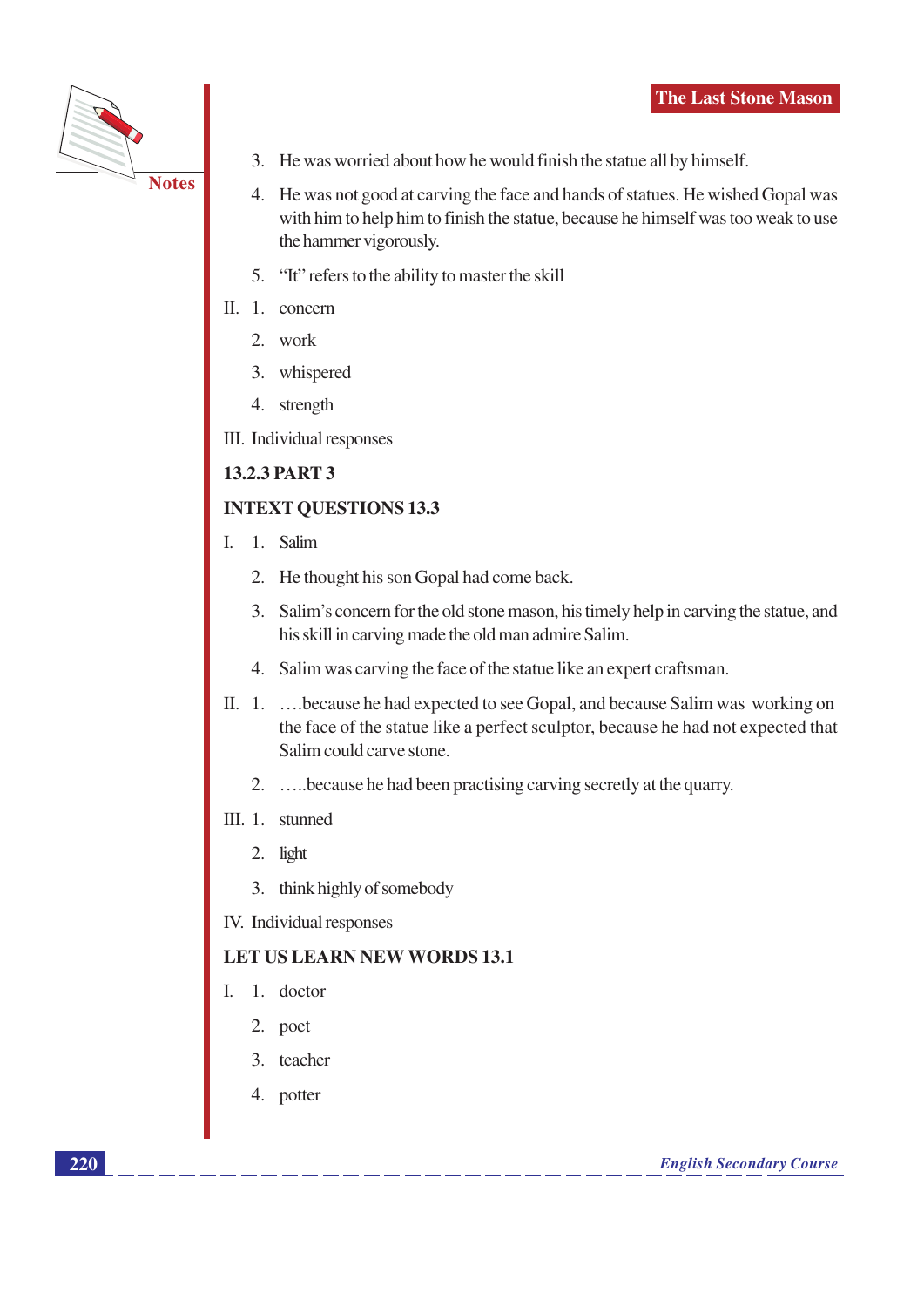- 5. carpenter
- 6. weaver

## **13.3 LET US LEARN GRAMMAR**

## **Exercise 1**

- 1. has purchased
- 2. have (not) finished.
- 3. has given
- 4. has brought
- 5. has announced

## **Exercise 2**

- 1. a. What has Seema brought for you from Mumbai?
	- b. How many times have they visited the Golden Temple in Amritsar?
	- c. Where has he gone to study engineering?
	- d. Who has given you a shirt for your birthday?
	- e. How much money has your father given you for Diwali?

## **Exercise 3**

- 1 b. He likes reading detective stories. (object)
	- c. Reading is an ideal hobby. (subject)
	- d. He starts smoking when he is under stress. (object)
	- e. We relaxed in the **waiting** room at the railway station when the train was late. (describing word)
- 2. a. preparing b. travelling c. watching
- d. crossing e. working f. playing

#### **Exercise 4**

- $I$  1. fast 2. easily 3. quietly
	- 4. quickly 5. loudly 6. patiently
	- 7. beautifully 8. angrily